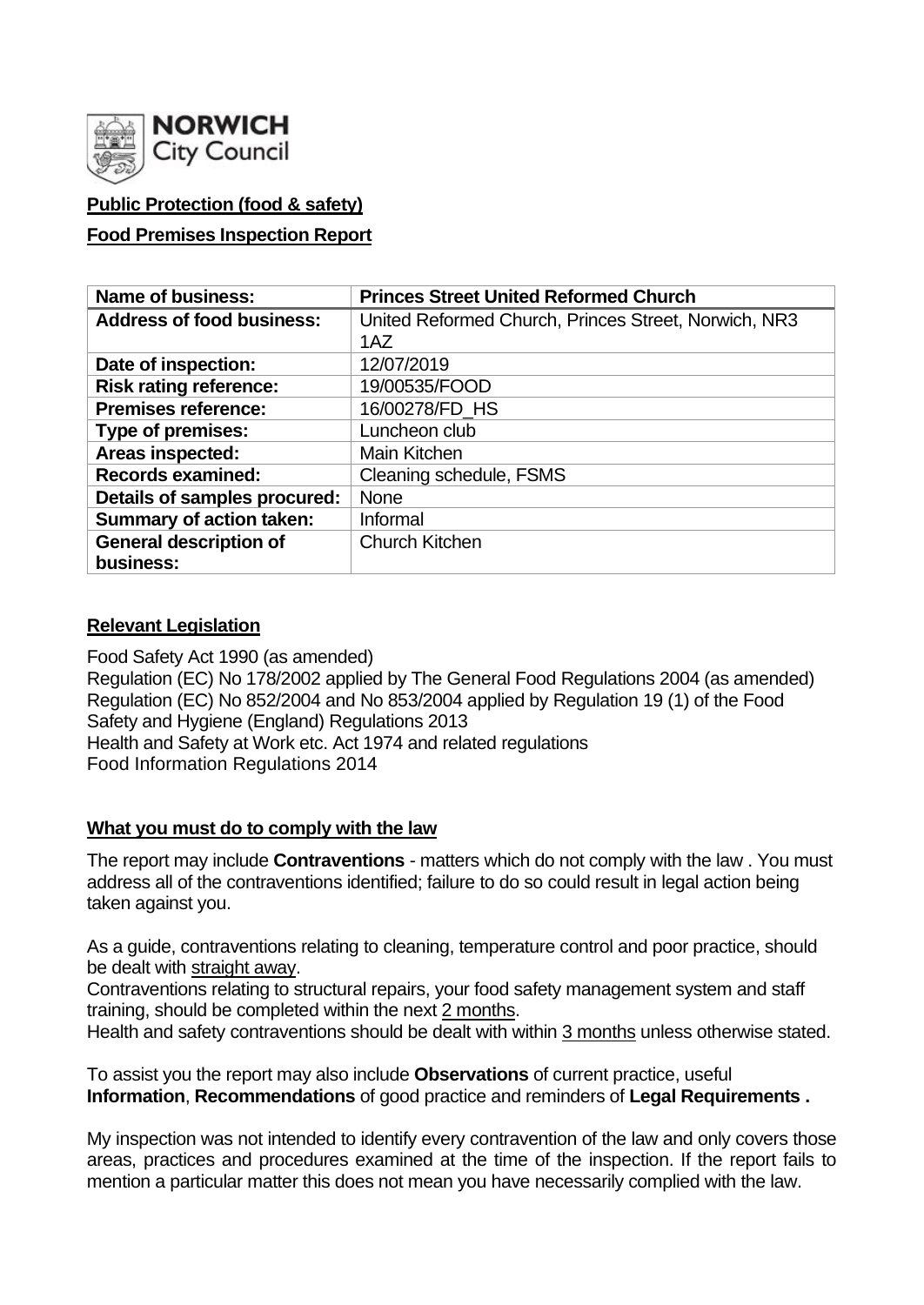# **FOOD SAFETY**

#### **How we calculate your Food Hygiene Rating:**

The food safety section has been divided into the three areas which you are scored against for the hygiene rating: 1. food hygiene and safety procedures, 2. structural requirements and 3. confidence in management/control procedures. Each section begins with a summary of what was observed and the score you have been given. Details of how these scores combine to produce your overall food hygiene rating are shown in the table.

| <b>Compliance Area</b>                     |          |    |           | <b>You Score</b> |               |    |           |    |                 |
|--------------------------------------------|----------|----|-----------|------------------|---------------|----|-----------|----|-----------------|
| Food Hygiene and Safety                    |          |    |           | 0                | 5             | 10 | 15        | 20 | 25              |
| <b>Structure and Cleaning</b>              |          |    |           | 0                | 5             | 10 | 15        | 20 | 25              |
| Confidence in management & control systems |          |    |           | 0                | 5             | 10 | 15        | 20 | 30 <sub>1</sub> |
|                                            |          |    |           |                  |               |    |           |    |                 |
| <b>Your Total score</b>                    | $0 - 15$ | 20 | $25 - 30$ |                  | $35 - 40$     |    | $45 - 50$ |    | > 50            |
| <b>Your Worst score</b>                    | 5        | 10 | 10        |                  | 15            |    | 20        |    |                 |
|                                            |          |    |           |                  |               |    |           |    |                 |
| <b>Your Rating is</b>                      | 5        |    |           | 3                | $\mathcal{P}$ |    |           |    | $\Omega$        |

Your Food Hygiene Rating is 5 - a very good standard



## **1. Food Hygiene and Safety**

Food hygiene standards are high. You demonstrated a very good standard of compliance with legal requirements. You have safe food handling practices and procedures and all the necessary control measures to prevent cross-contamination are in place. Some minor contraventions require your attention. **(Score 5)**

### Hand-washing

**Contravention** The following indicated that hand-washing was not suitably managed:

• there was no hot water to the wash hand basin, however this is because it is on a system in which it gets boosters throughout the day. Ensure food preparation is conducted when hot water is available.

### **2. Structure and Cleaning**

The structure facilities and standard of cleaning and maintenance are all of a good standard and only minor repairs and/or improvements are required. Pest control and waste